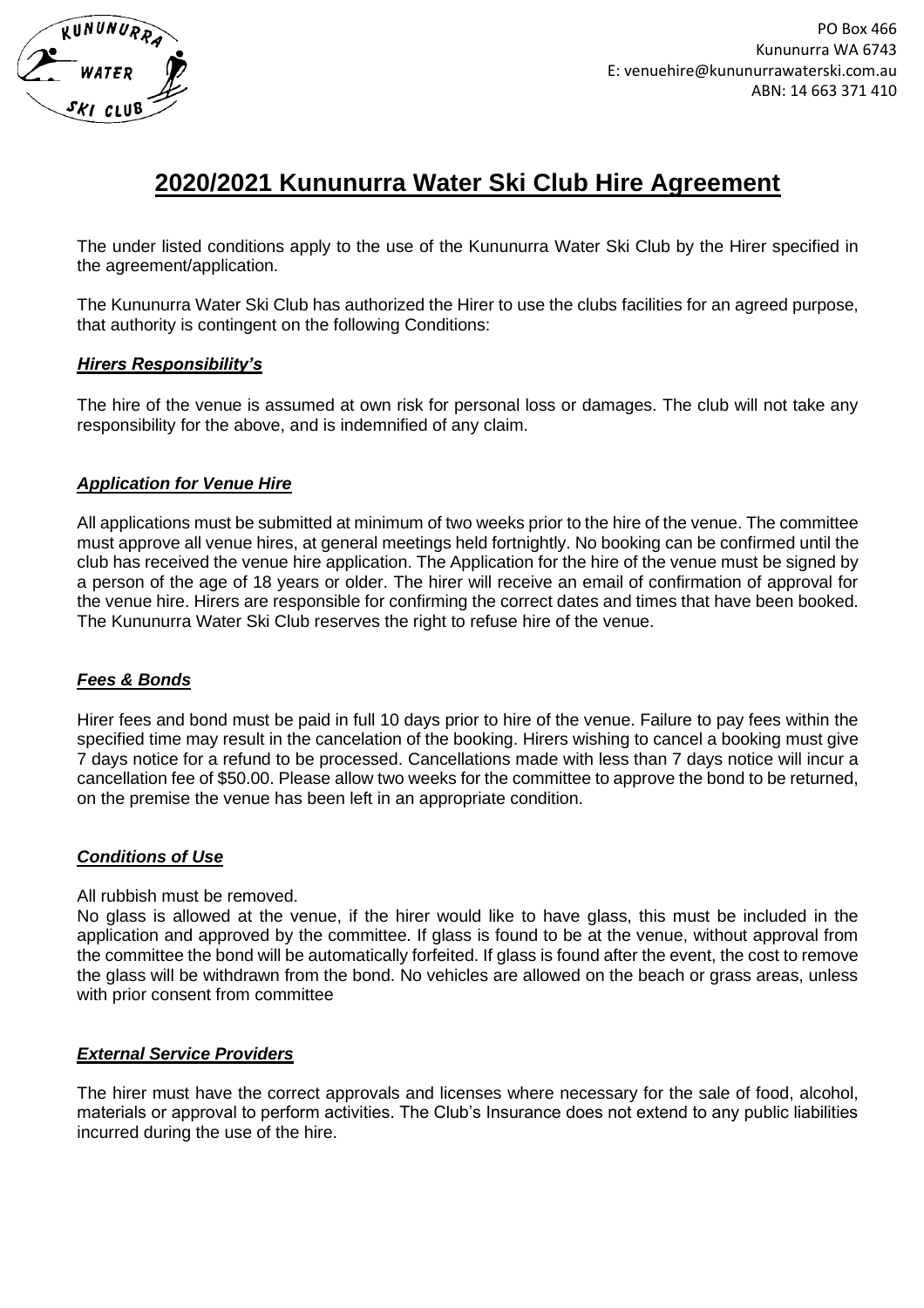

## *Hirers Responsibility to Inspect*

The Hirer undertakes responsibility to inspect the Facility immediately prior to its intended use to ensure the Facility is safe and fit for the agreed purpose. If the hirer is not satisfied, it is their responsibility to contact the club prior to the hire. Any such complaints after the hire will not be taken into account as per the expected standard of the venue to be left in after the hire.

## *Cleaning*

The venue must be cleaned after the hire, to the original state of the facilities. The Kununurra Water Ski Club reserves the right, in the event of failure to do so, to withhold part or the entire venue hire bond. A committee member will inspect the conditions of the facilities once cleaning has occurred. If the hirer would like the club to organize a cleaner, please indicate in the application. The cost of the cleaning will be withdrawn from the bond. Please note the club does not provide cleaning equipment or rubbish facilities. The hirer must provide cleaning materials and rubbish bags. The club does not provide this as apart of the hire. The venue must be cleaned and vacated by 10am the following day.

## *Equipment supplied by the club*

The cost of damages to the facility or equipment will be withheld from the hirer bond. The club supplies chairs, tables, BBQ, lighting and toilet facilities. The hirer has sole use of the undercover area, BBQ area, tables and chairs. However, the remaining area remains open for use by club members. Tables and chairs must be returned to where they were found and stacked appropriately. It is the hirer's responsibility to make sure all gates are shut to bathroom facilities, containers and venue if not being used by other members of the club. Should extra chairs, tables or other equipment be required it is the hirer's responsibility to organize this. Light switches and sprinkler controls are located on the outside of the sea container. Lights must be switched off at end of the night and sprinklers may be switched off for the event and turned back on after the hire.

## *Exclusive and Non- exclusive Venue Hire*

still have access to use the club during hire times.

An exclusive venue hire allows hirers to utilise all Kununurra Water Ski Club facilities and grounds for their guest's private use. Members are not permitted to use the club during the venue hire hours. This includes all facilities, bank and shallow water in front of the club. An email and message notification is sent to members advising them of the exclusive venue hire prior to the date. If the hirer experiences unknown patrons to the club during their hire times they should contact the club immediately. A non- exclusive venue hire allows hirers to utilise the club during their hire times with up to 80 people. In accordance with the Kununurra Water Ski Club's Venue Hire Agreement any gathering/function of over 80 people is automatically classified as exclusive. Non-exclusive venue hires do not have private use of the facilities and grounds. Members will be advised of the hire prior to the date; however, they will